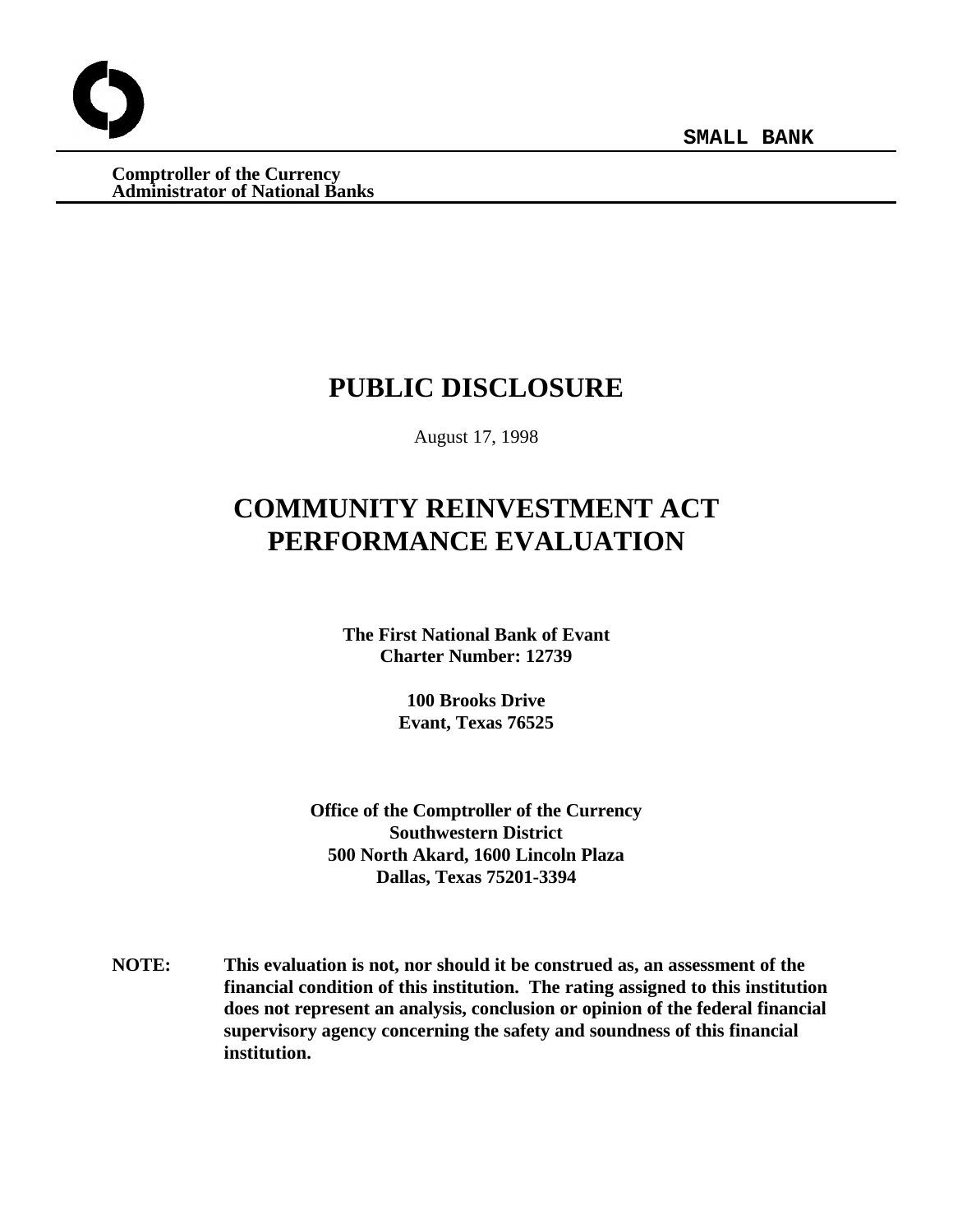## **GENERAL INFORMATION**

*The Community Reinvestment Act (CRA) requires each federal financial supervisory agency to use its authority when examining financial institutions subject to its supervision, to assess the institution's record of meeting the credit needs of its entire community, including low- and moderate-income neighborhoods, consistent with the safe and sound operation of the institution. Upon conclusion of such examination, the agency must prepare a written evaluation of the institution's record of meeting the credit needs of its community.* 

*This document is an evaluation of the CRA performance of The First National Bank of Evant (FNB), Evant, Texas, prepared by The Office of the Comptroller of the Currency (OCC), the institution's supervisory agency, as of August 17, 1998. The agency rates the CRA performance of an institution consistent with the provisions set forth in Appendix A to 12 CFR Part 25.*

# **INSTITUTION'S CRA RATING:** This institution is rated **"Satisfactory."**

- FNB's lending performance is satisfactory given its size, financial condition, and known credit needs in its assessment area.
- The loan-to-deposit (LTD) ratio is satisfactory and averaged 47% since our last examination. This performance is in line with the bank's competitors during the same time period.
- A substantial majority of FNB's loans that originated since June 1995, are within its assessment area.
- FNB has demonstrated very good performance in its willingness to extend loans to individuals of varying incomes and small businesses of different sizes.
- The bank's assessment area includes three middle-income census tracts and one sparsely populated moderate-income census tract; therefore, an analysis of geographic distribution would not be meaningful.
- There have been no complaints with respect to FNB's CRA performance.

The following pages further describe the bank's CRA performance.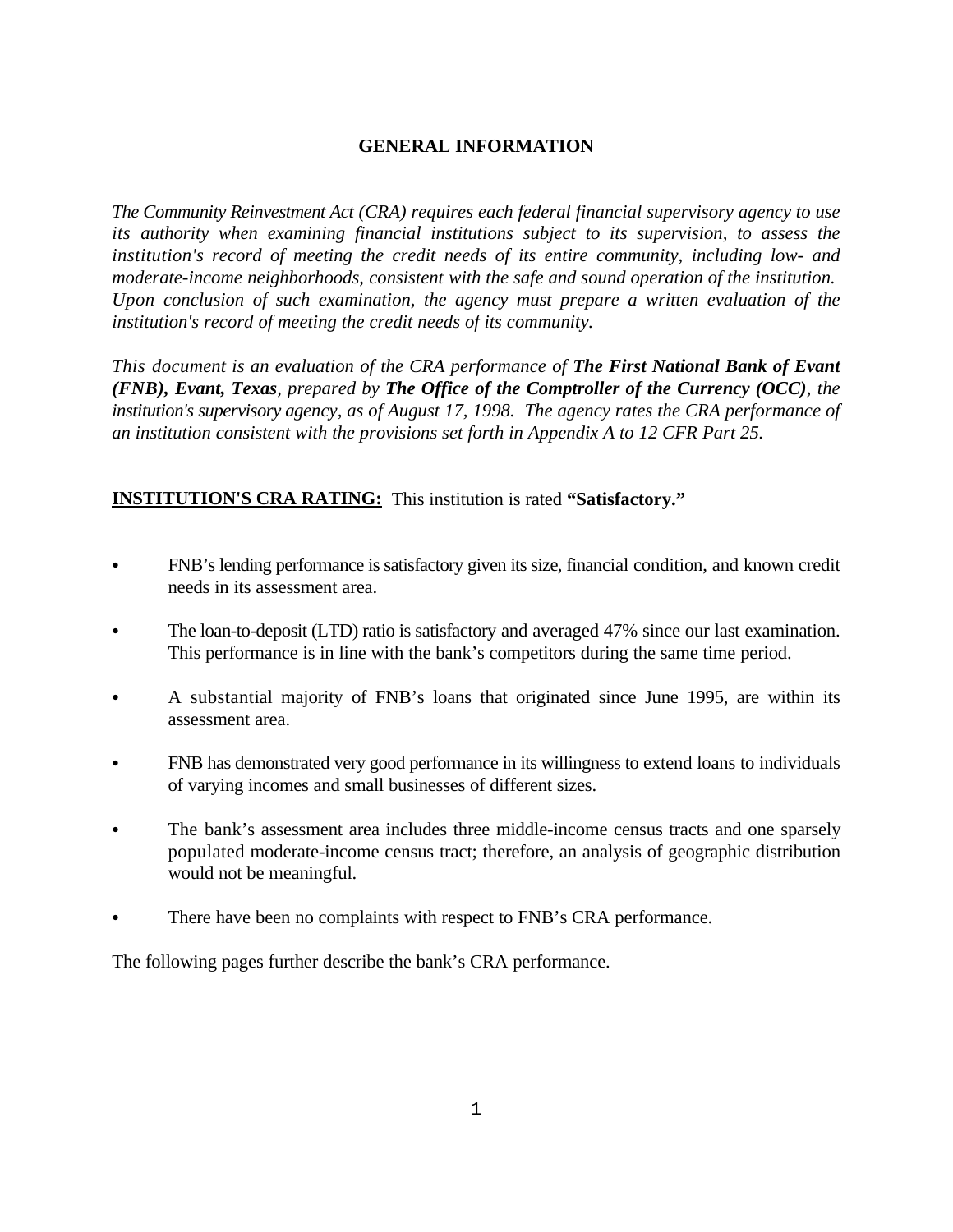*The following table indicates the performance level of The First National Bank of Evant with respect to each of the five performance criteria.*

| <b>SMALL</b><br><b>INSTITUTION</b><br><b>ASSESSMENT</b><br><b>CRITERIA</b>                                         | <b>The First National Bank of Evant</b><br>PERFORMANCE LEVELS                                                                                                               |                                                                                      |                                                                                                        |  |  |  |  |
|--------------------------------------------------------------------------------------------------------------------|-----------------------------------------------------------------------------------------------------------------------------------------------------------------------------|--------------------------------------------------------------------------------------|--------------------------------------------------------------------------------------------------------|--|--|--|--|
|                                                                                                                    | <b>Exceeds</b><br><b>Standards</b><br>for<br><b>Satisfactory</b><br><b>Performance</b>                                                                                      | <b>Meets</b><br><b>Standards</b><br>for<br><b>Satisfactory</b><br><b>Performance</b> | <b>Does Not</b><br><b>Meet</b><br><b>Standards</b><br>for<br><b>Satisfactory</b><br><b>Performance</b> |  |  |  |  |
| Loan to Deposit<br>Ratio                                                                                           |                                                                                                                                                                             | X                                                                                    |                                                                                                        |  |  |  |  |
| Lending in<br><b>Assessment</b><br>Area                                                                            | X                                                                                                                                                                           |                                                                                      |                                                                                                        |  |  |  |  |
| Lending to<br>Borrowers of<br><b>Different</b><br>Incomes and to<br><b>Businesses of</b><br><b>Different Sizes</b> | X                                                                                                                                                                           |                                                                                      |                                                                                                        |  |  |  |  |
| Geographic<br>Distribution of<br>Loans                                                                             | FNB's assessment area is comprised of middle-income<br>geographies primarily, with one sparsely populated<br>moderate-income area.<br>Any analysis would not be meaningful. |                                                                                      |                                                                                                        |  |  |  |  |
| Response to<br>Complaints                                                                                          | Not Applicable, no complaints relating to the bank's<br>CRA performance have been received.                                                                                 |                                                                                      |                                                                                                        |  |  |  |  |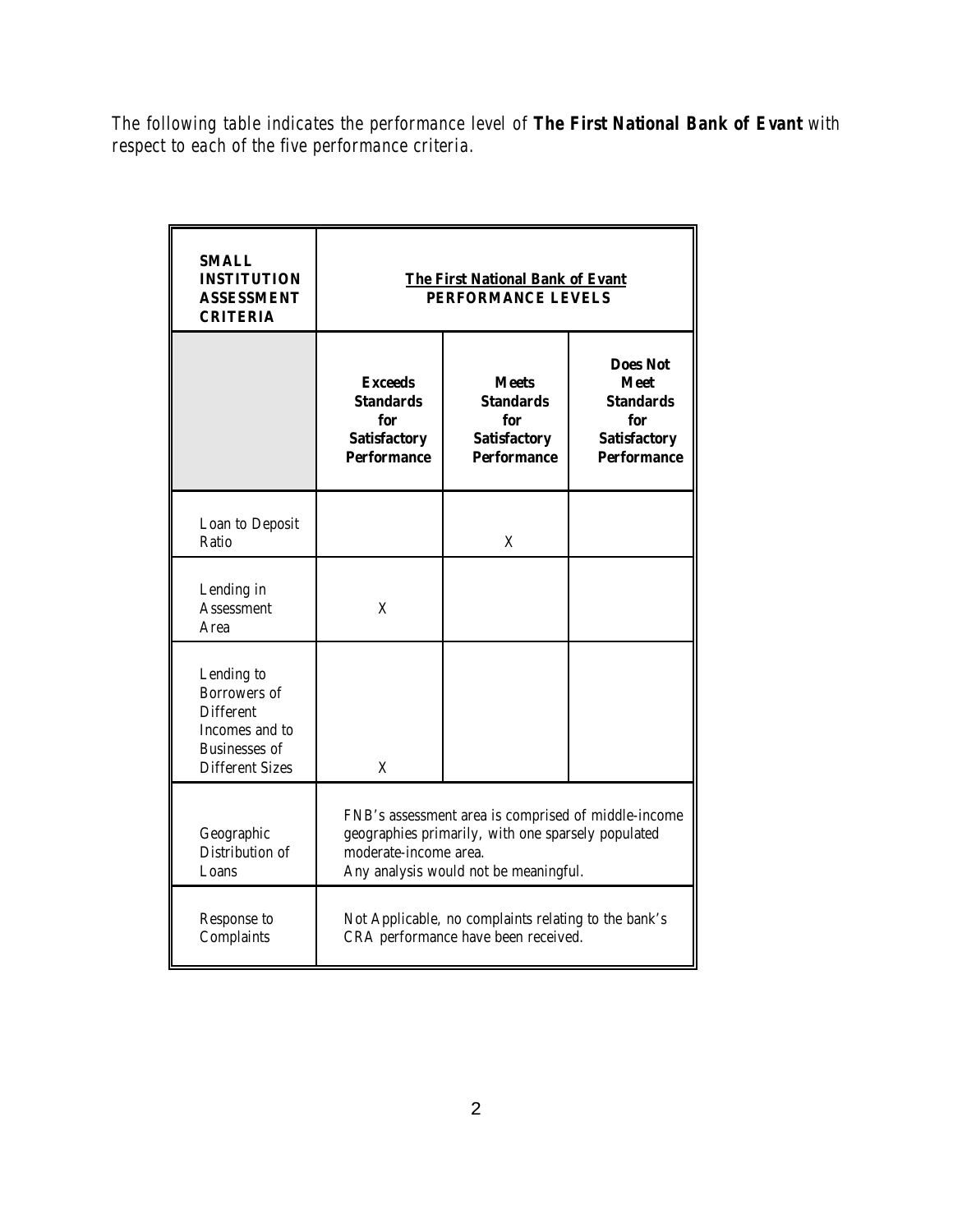## **DESCRIPTION OF INSTITUTION**

FNB has one office located at 100 Brooks Street in Evant, Texas, approximately 90 miles northwest of Austin, Texas. The bank is locally owned and managed and had \$23 million in total assets as of June 30, 1998. A drive-in facility is provided at the main office. The bank does not own an automated teller machine (ATM).

The bank's primary focus is to promote economic development in its assessment area through its lending programs. FNB's market niche is consumer, small business, and agricultural loan products. Lending focus has remained consistent since the June 1995 evaluation. Loans represent 43% of FNB's total assets. The table below reflects a detailed breakdown of FNB's loan portfolio as of June 30, 1998.

| <b>Loan Type</b>                  | <b>Dollar Amount (000's)</b> | % of Total |  |  |
|-----------------------------------|------------------------------|------------|--|--|
| <b>RE</b> Farmland                | 1,314                        | 13.3       |  |  |
| $\mathbb{R}$ RE Residential (1-4) | 381                          | 3.9        |  |  |
| RE Nonfarm Nonresidential         | 390                          | 3.9        |  |  |
| Agricultural Production           | 4,085                        | 41.3       |  |  |
| Commercial and Industrial         | 1,829                        | 18.5       |  |  |
| Consumer                          | 1,814                        | 18.4       |  |  |
| <b>Other</b>                      | 67                           | 0.7        |  |  |
| Total                             | 9,880                        | 100.0      |  |  |

Complete banking services are provided Monday through Friday at the one office. FNB faces competition from area banks and credit unions. Based on its financial condition, the local economy, product offerings, competition, and prior performance, FNB has the ability to meet the various credit needs in its community. At the last CRA examination in June 1995, the bank's CRA rating was "Satisfactory." No legal impediments or other factors hinder FNB's ability to provide credit.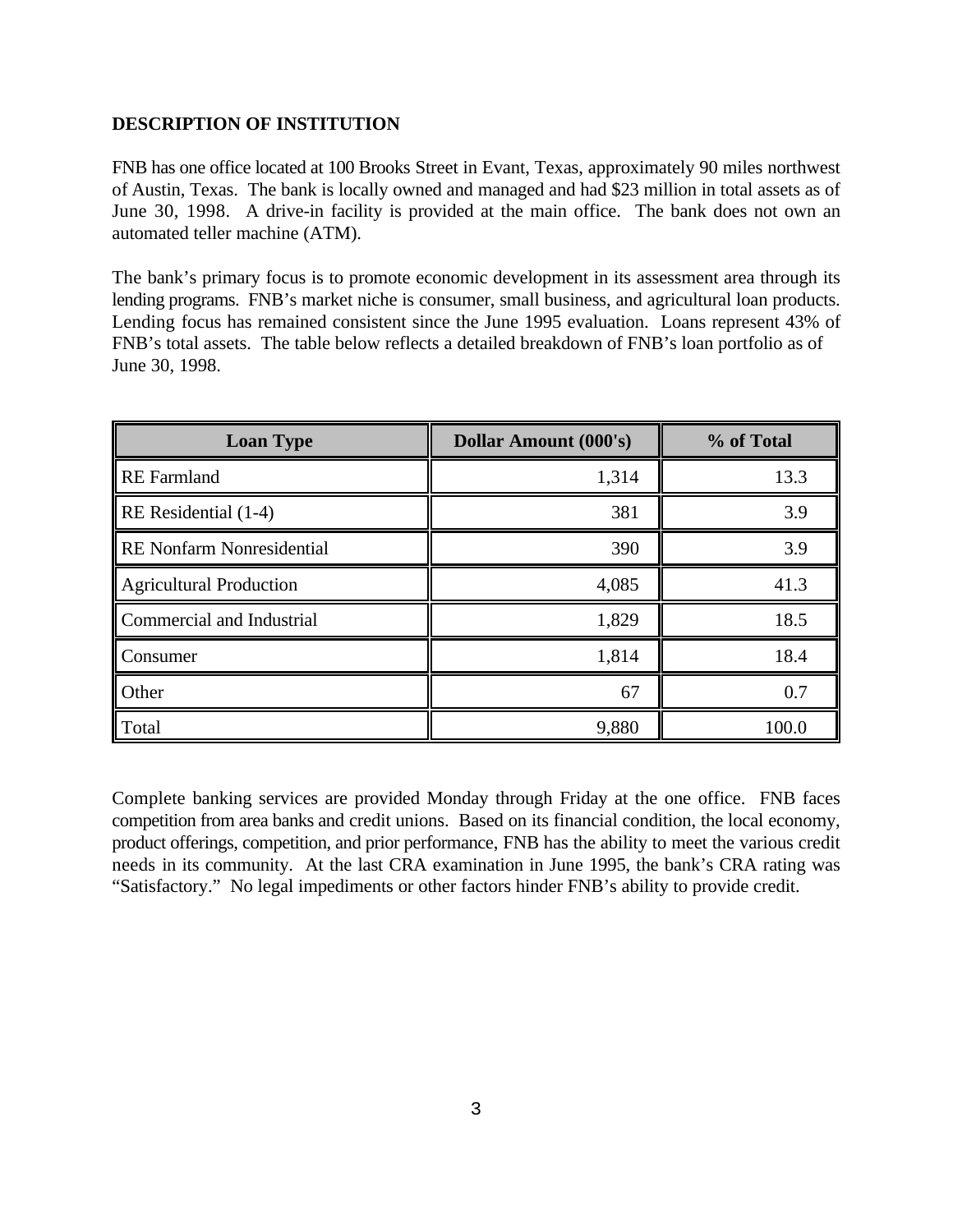### **DESCRIPTION OF ASSESSMENT AREA**

FNB's assessment area consists of four census tracts, one each in Mills, Lampasas, Hamilton, and Coryell Counties. The census tract in Coryell County is part of the Killeen-Temple Metropolitan Statistical Area (MSA). The city of Evant is centrally located within the assessment area. The 1990 census data indicates that all tracts are middle-income except the Mills County tract which is moderate. The entire population of this area is approximately 9,000. Approximately 20% of the families in the combined assessment area are considered low-income, while moderate-income families account for 18% of the population. The remaining assessment area is comprised of 22% middleincome and 40% upper-income families.

A review of FNB's lending practices revealed no evidence of illegal discrimination. The assessment area meets the requirements of the regulation and does not arbitrarily exclude low- or moderateincome geographies.

The local economy is considered stable. Major employers in the assessment area include the agricultural industry, local school districts, and the Texas Department of Corrections. Updated 1997 income data from the 1990 census indicates that the weighted average median family income was \$32,525. According to the 1990 housing data provided in the census, there are 4,601 housing units in the assessment area of which 59% are owner occupied, 14% are renter occupied, and 26% are vacant. The median year built for housing was 1963, with a median value of \$36,000.

Although no other financial institution has a presence in FNB's assessment area, competition is strong. Area competition is provided by Guaranty Bank and Trust and National Bank, both of Gatesville, and the Educator's Credit Union, Waco. Brokerage firms, such as Edward D. Jones, also provide competition for deposits.

## **Description of MSA**

#### *Killeen-Temple MSA Assessment Area*

The Killeen-Temple MSA consists of one middle income census tract located in Coryell county. This area includes the cities of Evant, Purmela, and Turnersville. The 1990 census stated the population of this portion of the Killeen-Temple MSA at 5,081. The census also determined that there are 2,405 housing units, of which 66% are owner occupied, 15% renter occupied, and 19% vacant. Updated information for 1998 indicates that the weighted average median family income stood at \$36,600.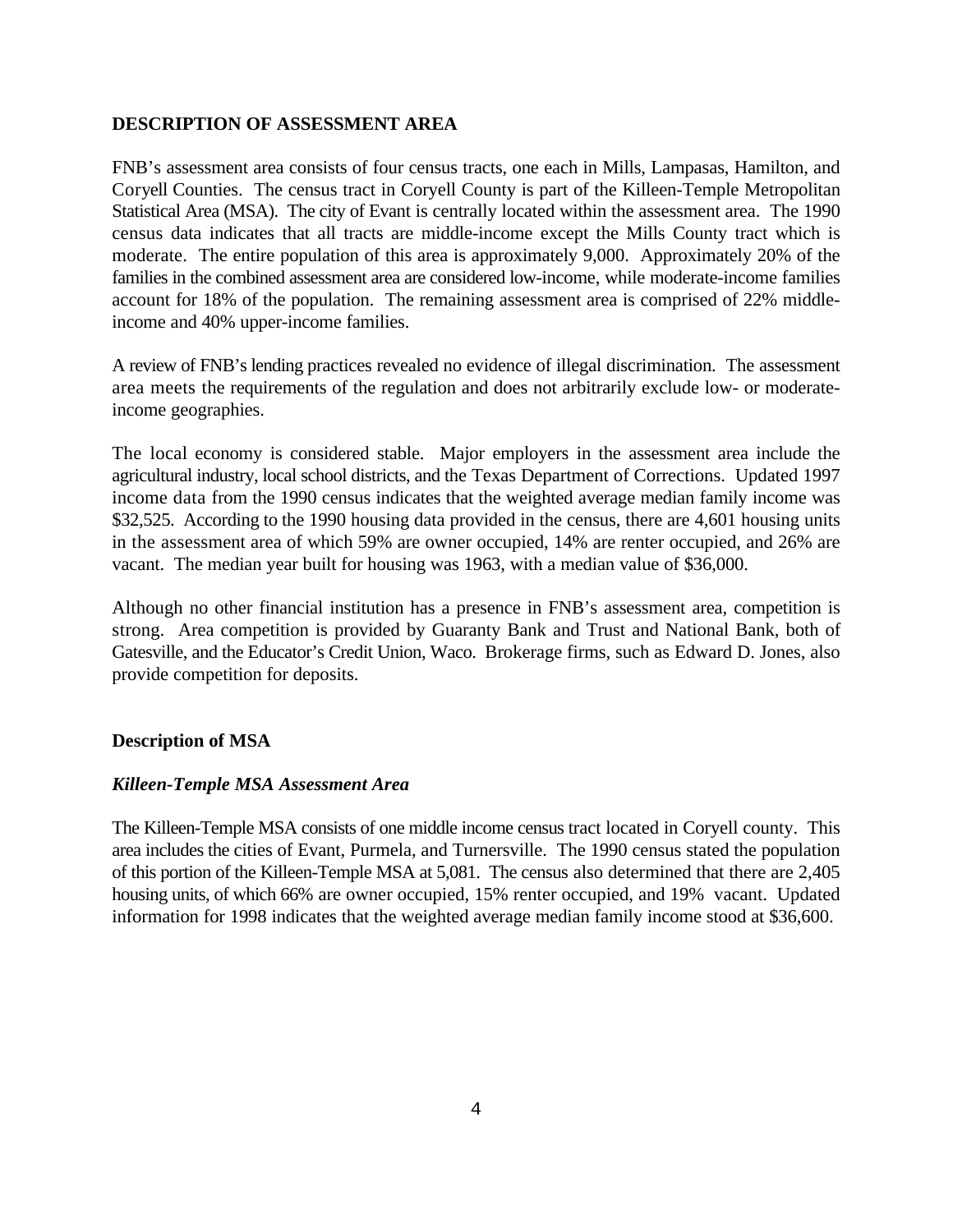#### **Description of Non-MSAs**

This area includes one middle-income census tract in both Hamilton and Lampasas counties, and one moderate-income tract in Mills county. This area includes a number of small communities such as Adamsville and Star. According to the 1990 census, the population of this area is 3,575. There are 2,196 housing units of which 52% are owner occupied, 14% are renter occupied, and 34% are vacant. Updated information for 1998 indicates the weighted average median family income is \$32,100.

#### **Community Contacts**

In order to gather more current information on the nature of the community and potential lending opportunities in the assessment area, we contacted a representative of local city government during the examination. This contact could not identify any particular credit needs in Evant that were not being met, but stated the bank has always been responsive to any that arise and is eager to help. The bank has made several loans to the city for matching funds for grants the city has received for various infrastructure projects. This contact also stated that FNB is active in the community.

## **CONCLUSIONS WITH RESPECT TO PERFORMANCE CRITERIA**:

#### **Loan-to-Deposit Ratio**

FNB's LTD ratio is satisfactory given its asset size, financial condition, and lending opportunities available in the assessment area. Since the last CRA examination, the LTD ratio has been very stable. Since June 1995, FNB's LTD ratio has averaged 47%. To better understand the bank's performance, we performed an LTD analysis of three other community banks who are nearby and considered by management to be their primary competition. The combined LTD ratios for these three banks averaged 46% over the same time period.

#### **Lending in the Assessment Area**

A majority of the bank's loans are within its assessment area. Using internal reports provided by management and visual observations from county maps, an analysis of lending patterns within the assessment area was performed. These reports included all loans originated since our last CRA evaluation. Management's analysis indicates that approximately 91% of the number of consumer loans and 90% of the number of commercial and agricultural loans were within FNB's assessment area. The bank originates very few home mortgage loans, but 100% of those originated within this time period were within the assessment area.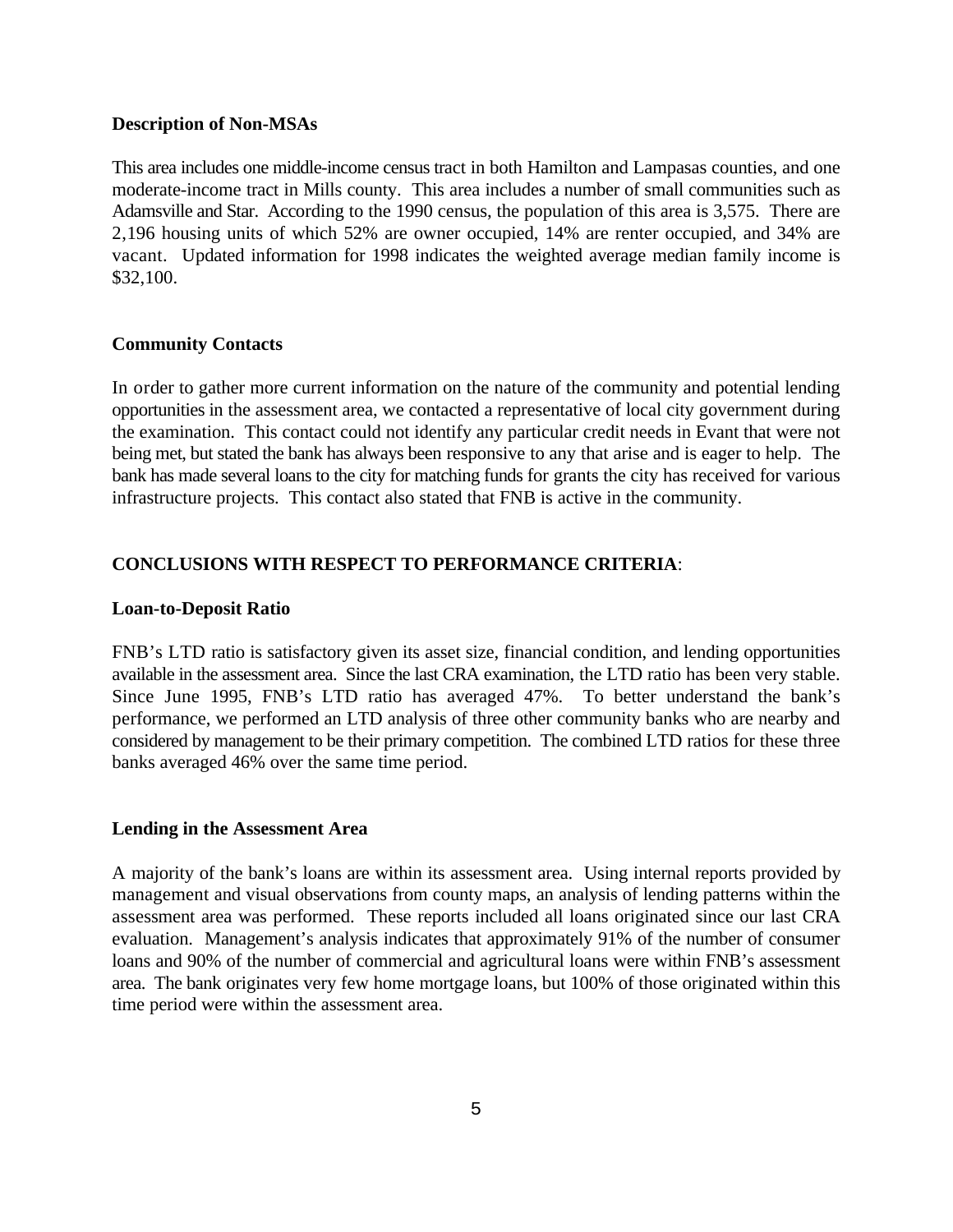### **Lending to Borrowers of Different Incomes and Businesses of Different Sizes**

The loan portfolio reflects a very good distribution of consumer and business loans among individuals of various income levels and a good dispersion to businesses of different sizes. In order to assess the bank's performance in these criteria, we used a sample of consumer and business loans active at the time of this evaluation. Based on our analysis, it can be concluded that FNB lends to all applicants, regardless of their income category.

Since the bank does not track income levels for consumer loans, a proxy method was used to determine lending performance. The average loan size was calculated for consumer loans originated over the past fourteen months. The sample included 461 loans with an average loan size of \$3,893. To further evaluate the bank's willingness to extend credit to all income levels, a further analysis of loan size was performed. We determined that 40% of the consumer loan sample was comprised of loans of \$1,000 or less.

FNB originates a satisfactory number of commercial and agricultural loans, a vast majority of which have been to "small businesses" with revenues less than \$1 million. Management continues to focus on providing loans that will enhance the local economy. The chart below reflects the results of our analysis of a sample of commercial-related loans originated since our last examination.

| <b>Loans to Small Businesses</b> |           |    |                    |    |                     |    |                     |      |           |    |  |
|----------------------------------|-----------|----|--------------------|----|---------------------|----|---------------------|------|-----------|----|--|
| Revenue<br>║<br><b>Ranges</b>    | $<$ \$50M |    | $$51M -$<br>\$100M |    | $$101M -$<br>\$500M |    | $$501M -$<br>\$1 MM |      | $> $1$ MM |    |  |
|                                  | #         | %  | #                  | %  | #                   | %  | #                   | $\%$ | #         | %  |  |
| Commercial-related               | 8         | 24 |                    | 21 | 11                  | 33 |                     | 10   | 3         | 10 |  |

## **Geographic Distribution of Loans**

As previously mentioned when describing the assessment area, three of the census tracts in the bank's assessment area are considered middle-income geographies. The Mills county census tract is a moderate-income area, but it contains only 8% of the households in the entire assessment area. Therefore, an analysis of loan distribution by geographic area would not be meaningful. However, we did determine from management reports that 7.1% of the number of loans originated since June 1995 were extended to those residing in moderate income-areas.